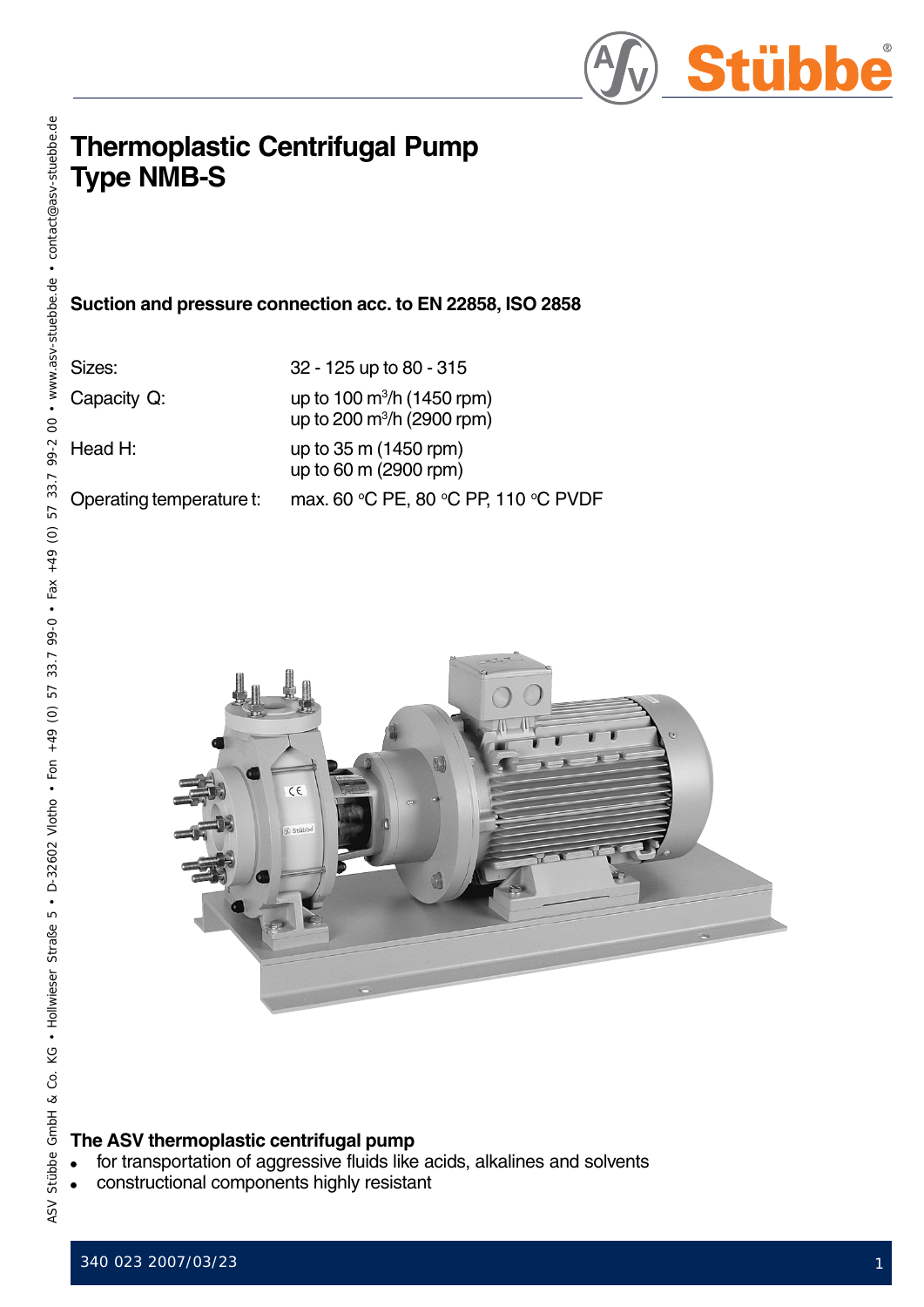

# **Execution**

| EXCCULIOII                                  |                                                                                                                                                                                                                                                                                                                                                                                                                                                                                                                                                                                                                                                                                                                                                                                                                                                                                                                                                                                                                                                                                                                                                                                                                                                           |
|---------------------------------------------|-----------------------------------------------------------------------------------------------------------------------------------------------------------------------------------------------------------------------------------------------------------------------------------------------------------------------------------------------------------------------------------------------------------------------------------------------------------------------------------------------------------------------------------------------------------------------------------------------------------------------------------------------------------------------------------------------------------------------------------------------------------------------------------------------------------------------------------------------------------------------------------------------------------------------------------------------------------------------------------------------------------------------------------------------------------------------------------------------------------------------------------------------------------------------------------------------------------------------------------------------------------|
| <b>Construction</b>                         | ASV thermoplastic chemical centrifugal pump type NMB-S is a single-<br>stage spiral casing pump in horizontal construction with axial suction<br>and radial pressure connection.<br>Low maintenance, space-saving compact pump.<br>Due to redesigning of the pump shaft bearing the pump head is directly<br>flanged at motor. Standard flange motors acc. to IEC or Nema may be<br>used via flange adaptor.<br>Nominal output and flange connections acc. to EN 22858.<br>The modular concept of the ASV thermoplastic centrifugal pump allows<br>an easy and fast exchange of wear and tear parts.<br>The mounting of the pump into the line system is problemfree as an<br>adjustment of the coupling is not necessary.<br>The hydraulic of the ASV centrifugal pump is made of few solid<br>thermoplastic parts in order to guarantee high operational reliability. To<br>ensure this reliability high chemical and wearing resistant<br>thermoplastics like high molecular weight Polyethylene (PE), ultra high<br>molecular weight low-pressure-Polyethylene (Hostalen GUR),<br>Polypropylene (PP) or Polyvinylidene fluoride (PVDF) are used.<br>Absorption of external forces by robust metal casing. Drainholes on<br>spiral casings on request. |
| <b>Suction</b>                              | The pump is not self-priming and has to be installed with positive liquid<br>supply. Self-priming can be arranged with the help of a footvalve (only<br>for liquids free of solid particles) at the end of the suction line or the<br>installation of an ASV self-priming container. Respective brochures are<br>available.                                                                                                                                                                                                                                                                                                                                                                                                                                                                                                                                                                                                                                                                                                                                                                                                                                                                                                                               |
| <b>Impeller</b>                             | • closed radial impeller<br>• axial-thrust-compensation by relief holes<br>• impeller mounting independent of direction of rotation<br>• seal of impeller by impeller cap and internal O-ring                                                                                                                                                                                                                                                                                                                                                                                                                                                                                                                                                                                                                                                                                                                                                                                                                                                                                                                                                                                                                                                             |
| <b>Shaft and shaft protection</b><br>sleeve | • extended motor shaft made of stainless steel<br>shaft protection sleeves made of resin impregnated carbon or<br>thermoplastic depending on flow medium                                                                                                                                                                                                                                                                                                                                                                                                                                                                                                                                                                                                                                                                                                                                                                                                                                                                                                                                                                                                                                                                                                  |
| <b>Shaft seal</b>                           | sealing of the shaft by single or double mechanical seals of various<br>executions and brands<br>• circulation, flushing or quenching arrangeable depending on the<br>application (see illustration)<br>• sliding surface combination in silicated carbon against silicated<br>carbon, O-rings and liner of Viton (FPM) or Hypalon (CSM), metal<br>parts of SS 1.4571 or Hastelloy as standard execution and allows a<br>wide range of application.<br>Materials in other combinations are also possible.                                                                                                                                                                                                                                                                                                                                                                                                                                                                                                                                                                                                                                                                                                                                                 |
| <b>Painting</b>                             | several coatings protect all metal parts of the pump<br>• special coating systems for higher protection available                                                                                                                                                                                                                                                                                                                                                                                                                                                                                                                                                                                                                                                                                                                                                                                                                                                                                                                                                                                                                                                                                                                                         |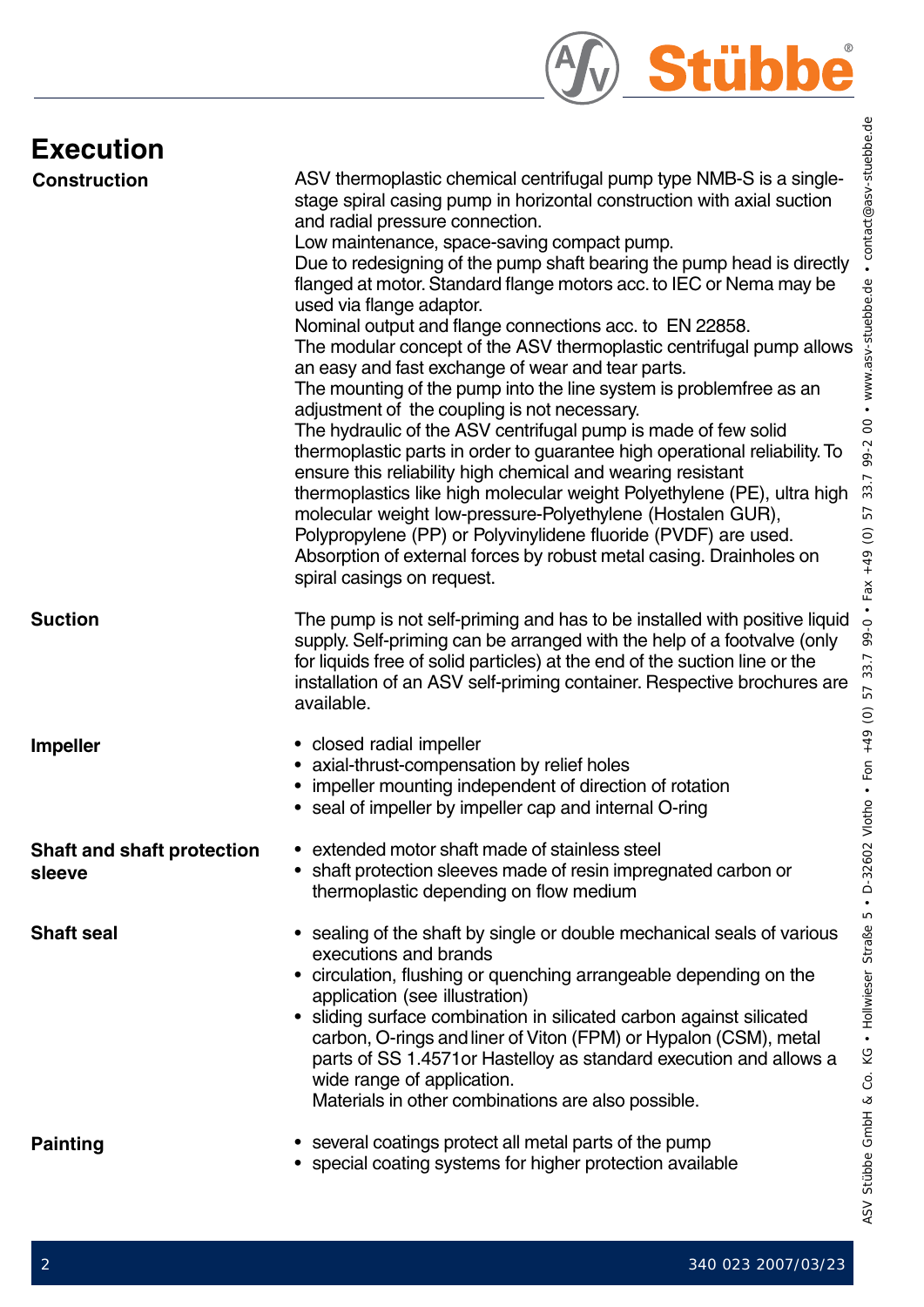





| Item  | <b>Description</b>      | Item               | <b>Description</b>        | <b>Item</b> | <b>Description</b>   |
|-------|-------------------------|--------------------|---------------------------|-------------|----------------------|
| 102.1 | spiral casing           | 412.5              | $O$ -ring                 | 902.3       | stud bolt            |
| 153.1 | suction connection      | 412.6<br>$O$ -ring |                           | 902.4       | hexagonal bolt       |
| 155.1 | armour housing          | 412.7              | $O$ -ring                 | 902.5       | socket head cap srew |
| 156.1 | pressure connection     | 412.8              | $O$ -ring                 | 902.6       | plug screw           |
| 161.1 | casing cover            | 412.9              | $O$ -ring                 | 902.7       | hexagonal bolt       |
| 183.1 | distance piece          | 412.10             | O-ring                    | 902.11      | hexagonal bolt       |
| 183.2 | distance piece          | 422.1              | felt ring                 | 902.12      | hexagonal bolt       |
| 183.3 | distance piece          | 433.1              | mechanical seal           | 903.1       | plug screw           |
| 210.1 | pump shaft              | 471.1              | sealing casing            | 903.2       | plug screw           |
| 230.1 | impeller                | 524.1              | shaft protection sleeve   | 903.4       | plug screw           |
| 260.1 | impeller cap            | 550.1              | U-washer                  | 914.1       | hexagonal bolt       |
| 321.1 | angular ball bearing    | 554.1              | U-washer                  | 914.4       | socket head cap srew |
| 321.2 | angular ball bearing    | 554.2              | U-washer                  | 920.1       | hexagonal nut        |
| 344.1 | bearing carrier lantern | 554.3              | U-washer                  | 920.2       | hexagonal nut        |
| 344.2 | bearing housing         | 554.4              | U-washer                  | 920.3       | hexagonal nut        |
| 346.1 | intermediate flange     | 554.7              | U-washer                  | 920.4       | hexagonal nut        |
| 346.2 | intermediate flange     | 554.8              | U-washer                  | 920.5       | hexagonal nut        |
| 360.1 | bearing cover           | 554.10             | U-washer                  | 921         | hexagonal shaft nut  |
| 412.1 | $O$ -ring               | 580.1              | hexagonal protection cap  | 931         | locking plate        |
| 412.2 | $O$ -ring               | 801.1              | three-phase-current motor | 934.1       | spring ring          |
| 412.3 | O-ring                  | 902.1              | stud bolt                 | 940.1       | feather key          |
| 412.4 | O-ring                  | 902.2              | stud bolt                 | 940.2       | feather key          |

l,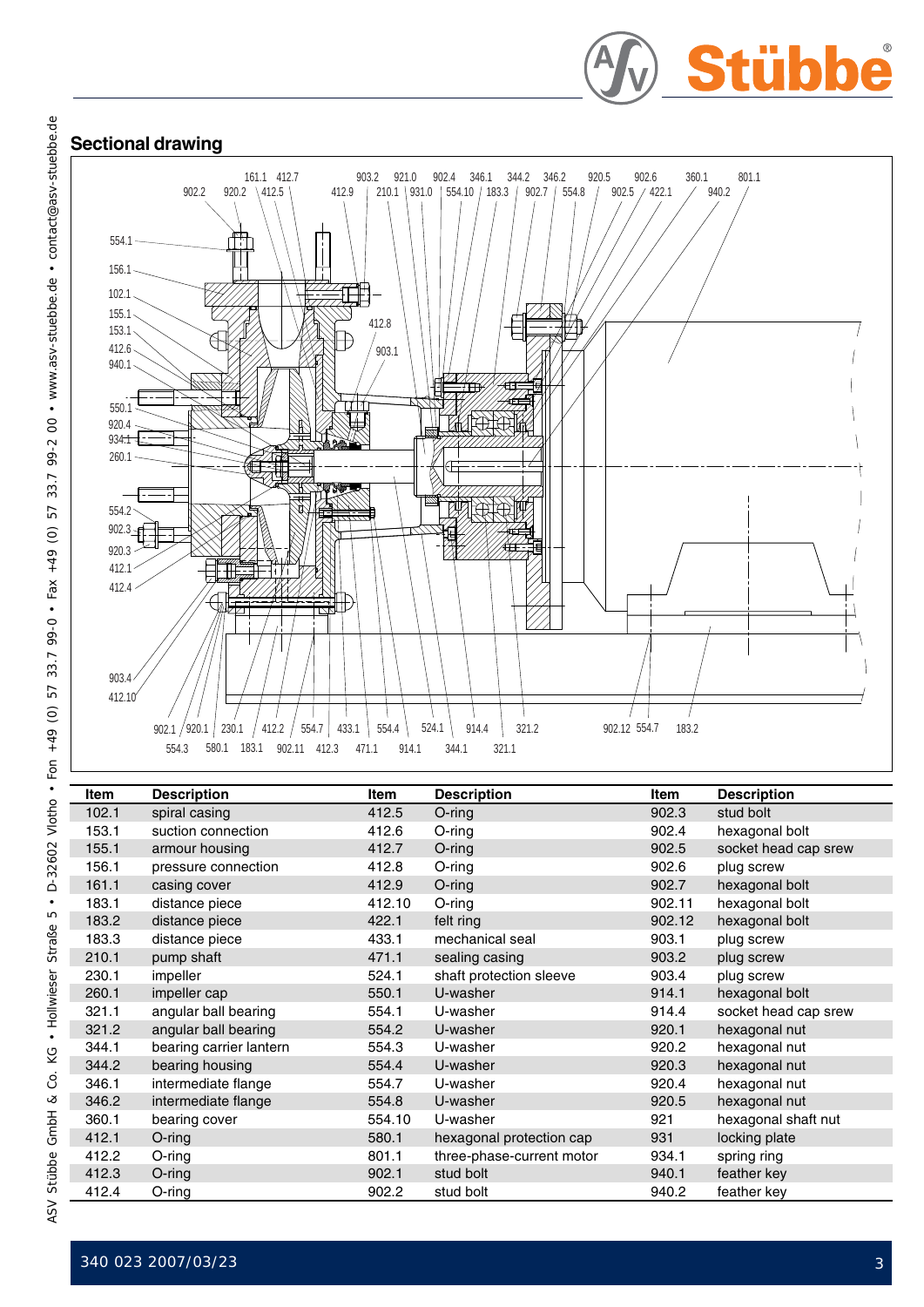# Stübbe

# **Pump dimensions**



| type         |            |            |     |     | pump dimensions |              |     |     | plate dimensions |     |     |                |    |                |                          | foot measure |                |                |    |                |    |                |     |
|--------------|------------|------------|-----|-----|-----------------|--------------|-----|-----|------------------|-----|-----|----------------|----|----------------|--------------------------|--------------|----------------|----------------|----|----------------|----|----------------|-----|
| <b>NMB-S</b> | <b>DNd</b> | <b>DNs</b> | a   | h1  | h2              | $\mathbf{o}$ | F   | ĸ   | a1               | b1  | b2  | b <sub>3</sub> | h4 | h <sub>5</sub> | h <sub>6</sub>           | L1           | L <sub>2</sub> | L <sub>3</sub> | οN | s <sub>2</sub> | b  | h7             | m1  |
| 32-160       | 32         | 50         | 80  | 132 | 160             | 289          | 350 | 365 | 60               | 340 | 450 | 400            | 75 | 9              | 48                       | 1000         | 170            | 660            | 85 | 24             | 50 | 20             | 100 |
| 32-200       | 32         | 50         | 80  | 160 | 180             | 289          | 350 | 365 | 60               | 340 | 450 | 400            | 75 | 9              | 20                       | 1000         | 170            | 660            | 85 | 24             | 50 | 20             | 100 |
| 32-250       | 32         | 50         | 100 | 180 | 225             | 326          | 350 | 365 | 75               | 340 | 450 | 400            | 75 | 9              | $\blacksquare$           | 1000         | 170            | 660            | 85 | 24             | 65 | $\sim$         | 125 |
| 40-125       | 40         | 65         | 80  | 112 | 140             | 289          | 350 | 365 | 60               | 340 | 450 | 400            | 75 | 9              | 68                       | 1000         | 170            | 660            | 85 | 24             | 50 | 20             | 100 |
| 40-160       | 40         | 65         | 80  | 132 | 160             | 289          | 350 | 365 | 60               | 340 | 450 | 400            | 75 | 9              | 48                       | 1000         | 170            | 660            | 85 | 24             | 50 | 20             | 100 |
| 40-200       | 40         | 65         | 100 | 160 | 180             | 289          | 350 | 365 | 60               | 340 | 450 | 400            | 75 | 9              | 20                       | 1000         | 170            | 660            | 85 | 24             | 50 | 20             | 100 |
| 40-250       | 40         | 65         | 100 | 180 | 225             | 326          | 350 | 365 | 75               | 340 | 450 | 400            | 75 | 9              | $\blacksquare$           | 1000         | 170            | 660            | 85 | 24             | 65 | $\blacksquare$ | 125 |
| 40-315       | 40         | 65         | 125 | 200 | 250             | 326          | 350 | 365 | 75               | 380 | 490 | 440            | 75 | 9              | $\blacksquare$           | 1120         | 190            | 740            | 85 | 24             | 65 | 40             | 125 |
| 50-125       | 50         | 80         | 100 | 132 | 160             | 289          | 350 | 365 | 60               | 340 | 450 | 400            | 75 | 9              | 48                       | 1000         | 170            | 660            | 85 | 24             | 50 | 20             | 100 |
| 50-160       | 50         | 80         | 100 | 160 | 180             | 289          | 350 | 365 | 60               | 340 | 450 | 400            | 75 | 9              | 20                       | 1000         | 170            | 660            | 85 | 24             | 50 | 20             | 100 |
| 50-200       | 50         | 80         | 100 | 160 | 200             | 289          | 350 | 365 | 60               | 340 | 450 | 400            | 75 | 9              | 20                       | 1000         | 170            | 660            | 85 | 24             | 50 | 20             | 100 |
| 50-250       | 50         | 80         | 125 | 180 | 225             | 326          | 350 | 365 | 75               | 340 | 450 | 400            | 75 | 9              | $\blacksquare$           | 1000         | 170            | 660            | 85 | 24             | 65 | $\blacksquare$ | 125 |
| 50-315       | 50         | 80         | 125 | 225 | 280             | 326          | 350 | 365 | 75               | 380 | 490 | 440            | 75 | 9              | $\blacksquare$           | 1120         | 190            | 740            | 85 | 24             | 65 | 65             | 125 |
| 65-160       | 65         | 100        | 100 | 160 | 200             | 289          | 350 | 365 | 75               | 340 | 450 | 400            | 75 | 9              | 20                       | 1000         | 170            | 660            | 85 | 24             | 65 | 20             | 125 |
| 65-200       | 65         | 100        | 100 | 180 | 225             | 326          | 350 | 365 | 75               | 340 | 450 | 400            | 75 | 9              | $\overline{a}$           | 1000         | 170            | 660            | 85 | 24             | 65 |                | 125 |
| 65-250       | 65         | 100        | 125 | 200 | 250             | 326          | 350 | 365 | 90               | 380 | 490 | 440            | 75 | 9              | $\blacksquare$           | 1120         | 190            | 740            | 85 | 24             | 80 | 40             | 160 |
| 65-315       | 65         | 100        | 125 | 225 | 280             | 336          | 350 | 365 | 90               | 430 | 540 | 490            | 75 | 9              |                          | 1250         | 205            | 840            | 85 | 24             | 80 | 65             | 160 |
| 80-160       | 80         | 125        | 125 | 180 | 225             | 326          | 350 | 365 | 75               | 340 | 450 | 400            | 75 | 9              | $\blacksquare$           | 1000         | 170            | 660            | 85 | 24             | 65 | $\blacksquare$ | 125 |
| 80-200       | 80         | 125        | 125 | 180 | 250             | 326          | 350 | 365 | 75               | 380 | 490 | 440            | 75 | 9              | $\overline{\phantom{a}}$ | 1120         | 190            | 740            | 85 | 24             | 65 | $\blacksquare$ | 125 |
| 80-250       | 80         | 125        | 125 | 225 | 280             | 326          | 350 | 365 | 90               | 430 | 540 | 490            | 75 | 9              | $\blacksquare$           | 1250         | 205            | 840            | 85 | 24             | 80 | 65             | 160 |
| 80-315       | 80         | 125        | 125 | 250 | 315             | 336          | 350 | 365 | 90               | 430 | 540 | 490            | 75 | 9              | $\blacksquare$           | 1250         | 205            | 840            | 85 | 24             | 80 | 90             | 160 |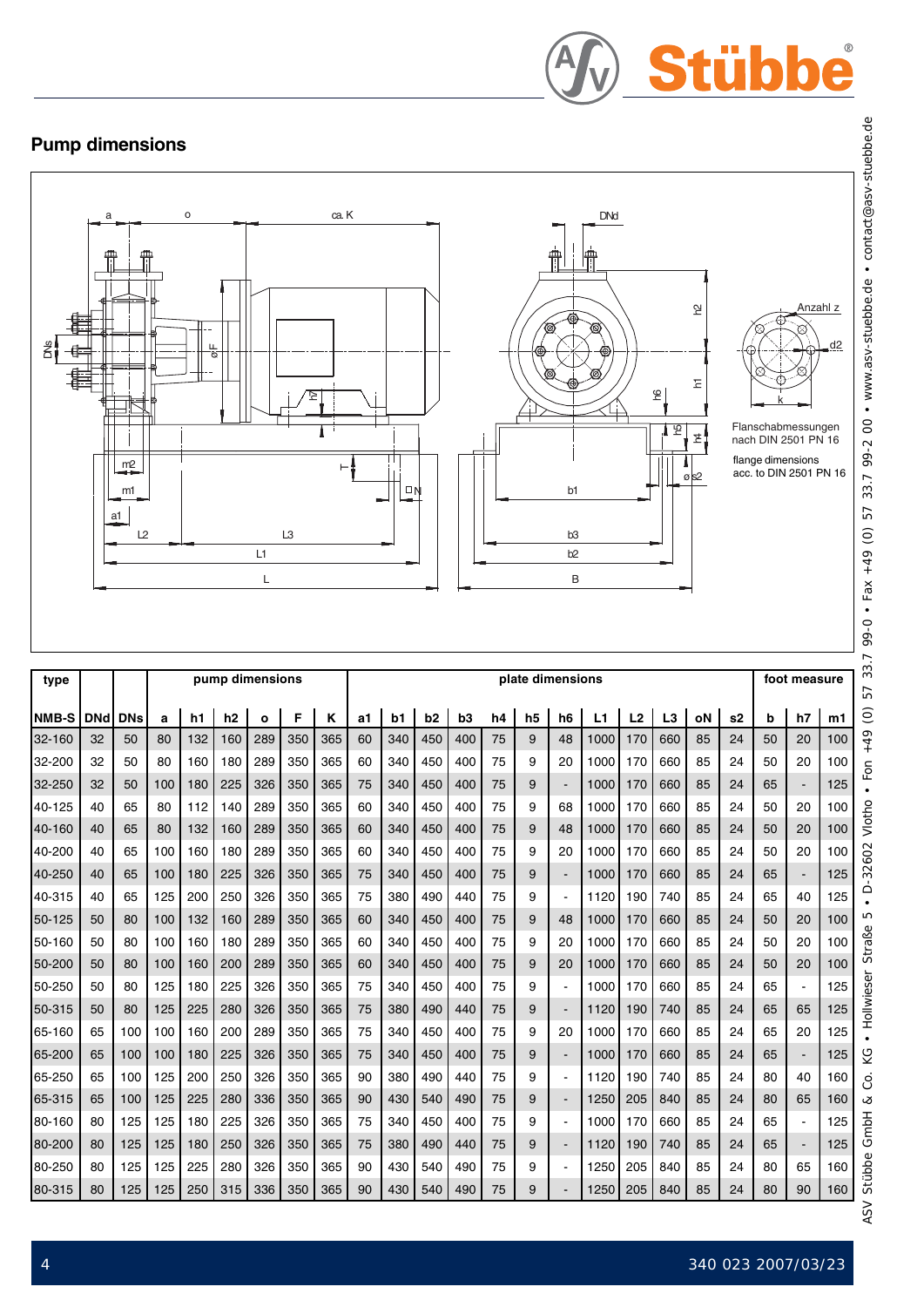

## **Pump dimensions**

| type       | flange dimensions |     |                     |                         | foot measure |     |                    | baseplate measure |                |     | stone | base plate      |             |     |       |            |                |
|------------|-------------------|-----|---------------------|-------------------------|--------------|-----|--------------------|-------------------|----------------|-----|-------|-----------------|-------------|-----|-------|------------|----------------|
|            |                   |     | pressure connection |                         |              |     | suction connection |                   |                |     |       |                 |             |     | bolts |            |                |
| NMB-S      | <b>DNd</b>        | k   | d2                  | z                       | <b>DNs</b>   | k   | d2                 | z                 | m <sub>2</sub> | n1  | n2    | s <sub>1</sub>  | B<br>т<br>L |     |       | size       |                |
| $32 - 160$ | 32                | 100 | M 16                | $\overline{\mathbf{4}}$ | 50           | 125 | M 16               | $\overline{4}$    | 70             | 240 | 190   | M <sub>12</sub> | 1130        | 580 | 180   | M 20 x 200 | $\overline{4}$ |
| 32-200     | 32                | 100 | M 16                | 4                       | 50           | 125 | M 16               | 4                 | 70             | 240 | 190   | M <sub>12</sub> | 1130        | 580 | 180   | M 20 x 200 | 4              |
| 32-250     | 32                | 100 | M 16                | $\overline{4}$          | 50           | 125 | M 16               | $\overline{4}$    | 95             | 320 | 250   | M <sub>12</sub> | 1130        | 580 | 180   | M 20 x 200 | $\overline{4}$ |
| 40-125     | 40                | 110 | M 16                | 4                       | 65           | 145 | M 16               | 4                 | 70             | 210 | 160   | M <sub>12</sub> | 1130        | 580 | 180   | M 20 x 200 | 4              |
| 40-160     | 40                | 110 | M 16                | 4                       | 65           | 145 | M 16               | 4                 | 70             | 240 | 190   | M <sub>12</sub> | 1130        | 580 | 180   | M 20 x 200 | 4              |
| 40-200     | 40                | 110 | M 16                | 4                       | 65           | 145 | M 16               | 4                 | 70             | 265 | 212   | M <sub>12</sub> | 1130        | 580 | 180   | M 20 x 200 | 4              |
| 40-250     | 40                | 110 | M 16                | $\overline{4}$          | 65           | 145 | M 16               | $\overline{4}$    | 95             | 320 | 250   | M12             | 1130        | 580 | 180   | M 20 x 200 | 4              |
| 40-315     | 40                | 110 | M 16                | 4                       | 65           | 145 | M 16               | 4                 | 95             | 345 | 280   | M <sub>12</sub> | 1250        | 620 | 180   | M 20 x 200 | 5              |
| 50-125     | 50                | 125 | M 16                | $\overline{4}$          | 80           | 160 | M 16               | 8                 | 70             | 240 | 190   | M12             | 1130        | 580 | 180   | M 20 x 200 | $\overline{4}$ |
| 50-160     | 50                | 125 | M 16                | 4                       | 80           | 160 | M 16               | 8                 | 70             | 265 | 212   | M12             | 1130        | 580 | 180   | M 20 x 200 | 4              |
| 50-200     | 50                | 125 | M 16                | $\overline{4}$          | 80           | 160 | M 16               | 8                 | 70             | 265 | 212   | M <sub>12</sub> | 1130        | 580 | 180   | M 20 x 200 | $\overline{4}$ |
| 50-250     | 50                | 125 | M 16                | 4                       | 80           | 160 | M 16               | 8                 | 95             | 320 | 250   | M <sub>12</sub> | 1130        | 580 | 180   | M 20 x 200 | 4              |
| 50-315     | 50                | 125 | M 16                | 4                       | 80           | 160 | M 16               | 8                 | 95             | 345 | 280   | M12             | 1250        | 620 | 180   | M 20 x 200 | 5              |
| 65-160     | 65                | 145 | M 16                | 4                       | 100          | 180 | M 16               | 8                 | 95             | 280 | 212   | M <sub>12</sub> | 1130        | 580 | 180   | M 20 x 200 | 4              |
| 65-200     | 65                | 145 | M 16                | $\overline{\mathbf{4}}$ | 100          | 180 | M 16               | 8                 | 95             | 320 | 250   | M <sub>12</sub> | 1130        | 580 | 180   | M 20 x 200 | $\overline{4}$ |
| 65-250     | 65                | 145 | M 16                | 4                       | 100          | 180 | M 16               | 8                 | 120            | 360 | 280   | M16             | 1250        | 620 | 180   | M 20 x 200 | 5              |
| 65-315     | 65                | 145 | M 16                | $\overline{4}$          | 100          | 180 | M 16               | 8                 | 120            | 400 | 315   | M <sub>16</sub> | 1380        | 670 | 180   | M 20 x 200 | $6\phantom{1}$ |
| 80-160     | 80                | 160 | M 16                | 8                       | 125          | 210 | M 16               | 8                 | 95             | 320 | 250   | M <sub>12</sub> | 1130        | 580 | 180   | M 20 x 200 | 4              |
| 80-200     | 80                | 160 | M 16                | 8                       | 125          | 210 | M 16               | 8                 | 95             | 345 | 280   | M <sub>12</sub> | 1250        | 620 | 180   | M 20 x 200 | 5              |
| 80-250     | 80                | 160 | M 16                | 8                       | 125          | 210 | M 16               | 8                 | 120            | 400 | 315   | M <sub>16</sub> | 1380        | 670 | 180   | M 20 x 200 | 6              |
| 80-315     | 80                | 160 | M 20                | 8                       | 125          | 210 | M 16               | 8                 | 120            | 400 | 315   | M16             | 1380        | 670 | 180   | M 20 x 200 | 6              |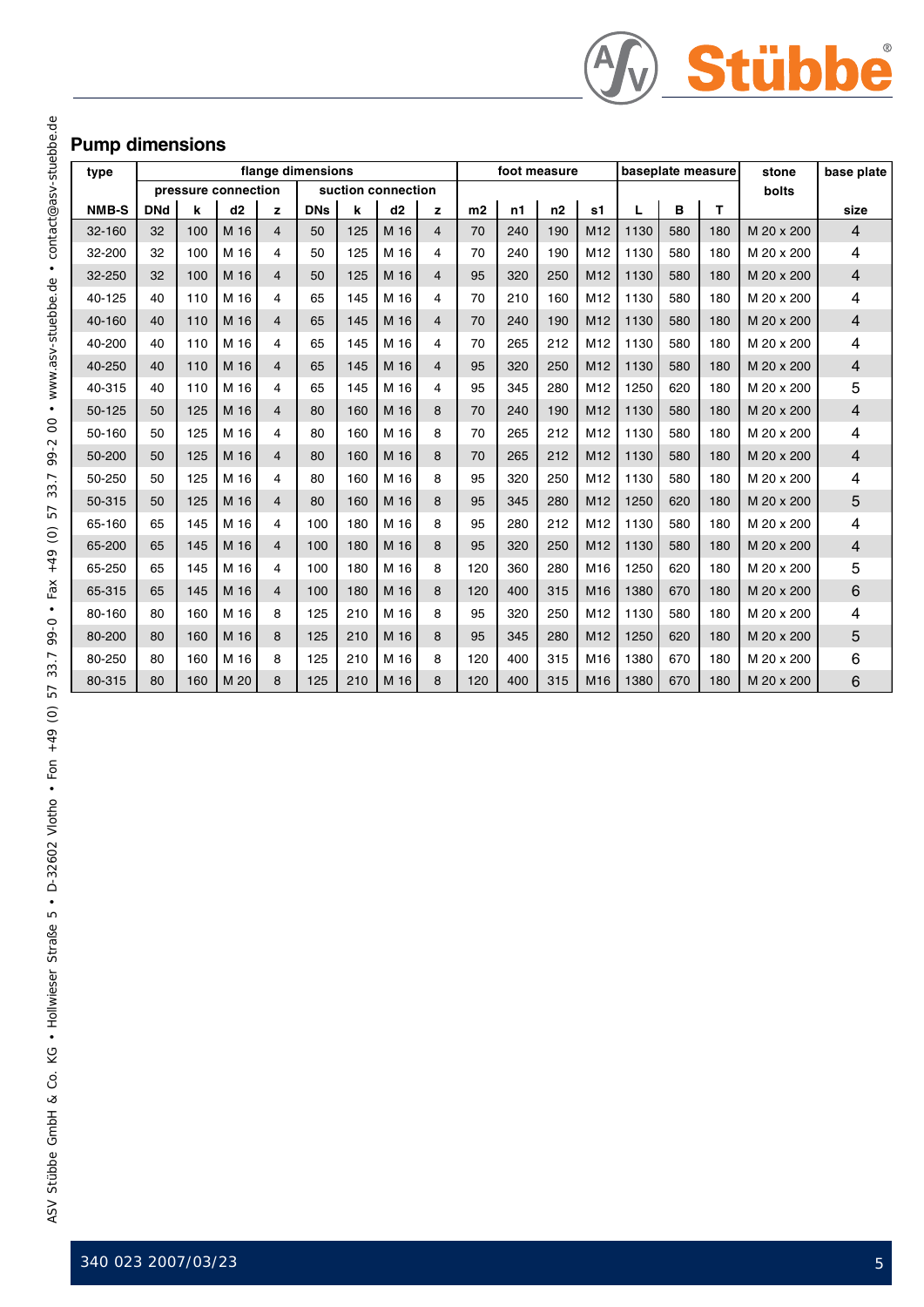

#### **Motor classification NMB-S**

| type   | motor size     | 160M      |           |
|--------|----------------|-----------|-----------|
|        | kW 1450 rpm    | $11+15$   |           |
| NMB-S  | kW 2900 rpm    | $11 + 15$ | k approx. |
|        | 11             | 2900      | 473       |
| 32-160 | $\overline{a}$ |           |           |
|        | $11 + 15$      | 2900      | 473       |
| 32-200 |                |           |           |
|        | $11 + 15$      | 2900      | 473       |
| 32-250 | 11             | 1450      | 473       |
|        | 11             | 2900      | 473       |
| 40-125 |                |           |           |
|        | $11 + 15$      | 2900      | 473       |
| 40-160 |                |           |           |
|        | $11 + 15$      | 2900      | 473       |
| 40-200 |                |           |           |
|        | $11 + 15$      | 2900      | 473       |
| 40-250 | $11 + 15$      | 1450      | 473       |
|        |                |           |           |
| 40-315 | $11 + 15$      | 1450      | 473       |
|        | $11 + 15$      | 2900      | 473       |
| 50-125 |                |           |           |
|        | $11 + 15$      | 2900      | 473       |
| 50-160 |                |           |           |
|        | $11 + 15$      | 2900      | 473       |
| 50-200 |                |           |           |
|        | $11 + 15$      | 2900      | 473       |
| 50-250 | $11 + 15$      | 1450      | 473       |
|        |                |           |           |
| 50-315 | $11 + 15$      | 1450      | 473       |
|        | $11 + 15$      | 2900      | 473       |
| 65-160 |                |           |           |
|        | $11 + 15$      | 2900      | 473       |
| 65-200 |                |           |           |
|        | $11 + 15$      | 2900      | 473       |
| 65-250 | $11 + 15$      | 1450      | 473       |
|        |                |           |           |
| 65-315 | $11 + 15$      | 1450      | 473       |
|        | 15             | 2900      | 473       |
| 80-160 | 11             | 1450      | 473       |
|        | 15             | 2900      | 473       |
| 80-200 | 11             | 1450      | 473       |
|        | 15             | 2900      | 473       |
|        | $11 + 15$      | 1450      | 473       |
| 80-250 |                |           |           |
|        | $11 + 15$      | 1450      | -<br>473  |
| 80-315 |                |           |           |

## **Characteristic curve fields for rotational speeds n=1450 rpm and n=2900 rpm acc. to DIN 24256**



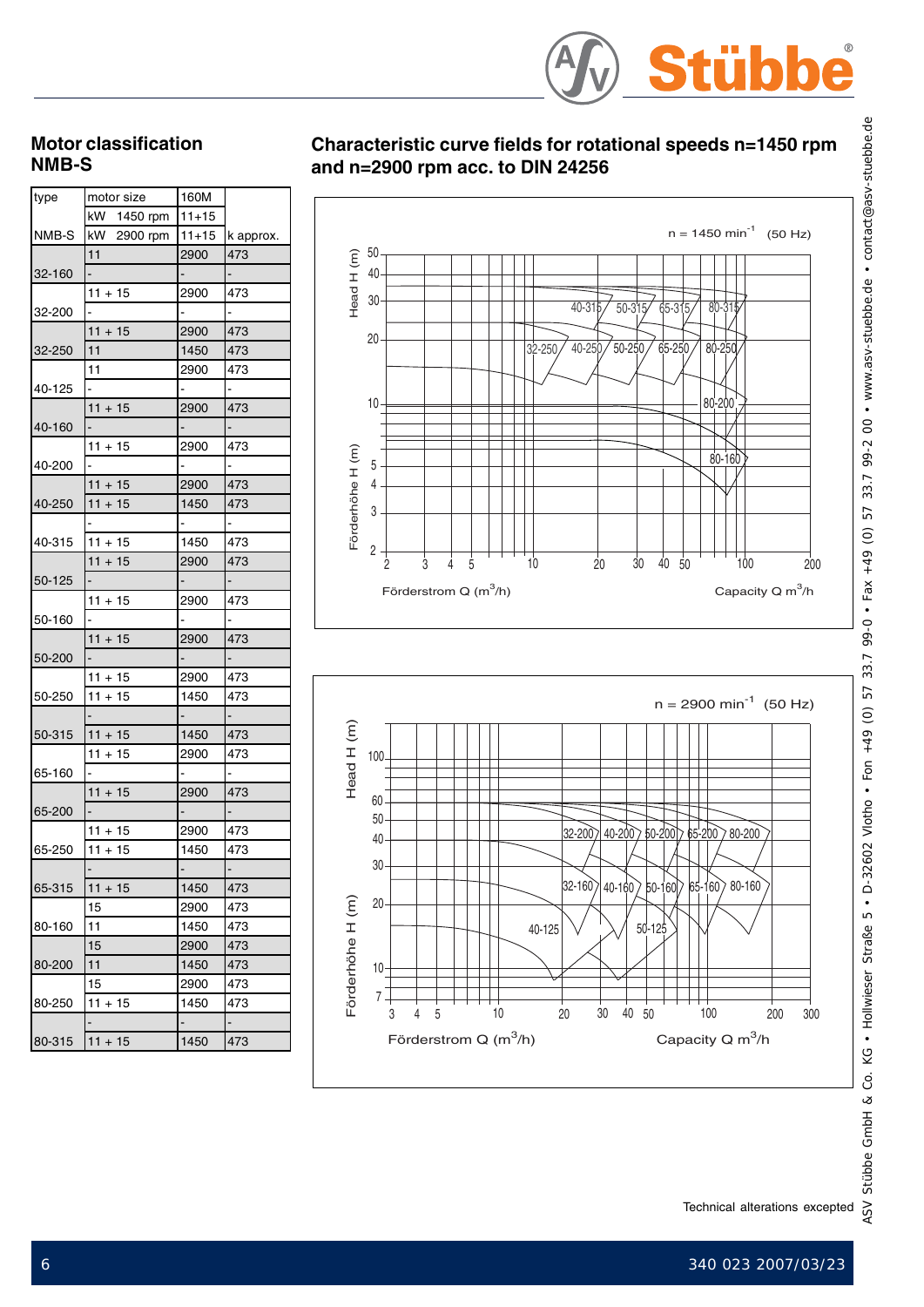|                 |  | 4 Stübbe |
|-----------------|--|----------|
| Notizen / notes |  |          |
|                 |  |          |
|                 |  |          |
|                 |  |          |
|                 |  |          |
|                 |  |          |
|                 |  |          |
|                 |  |          |
|                 |  |          |
|                 |  |          |
|                 |  |          |
|                 |  |          |
|                 |  |          |
|                 |  |          |
|                 |  |          |
|                 |  |          |
|                 |  |          |